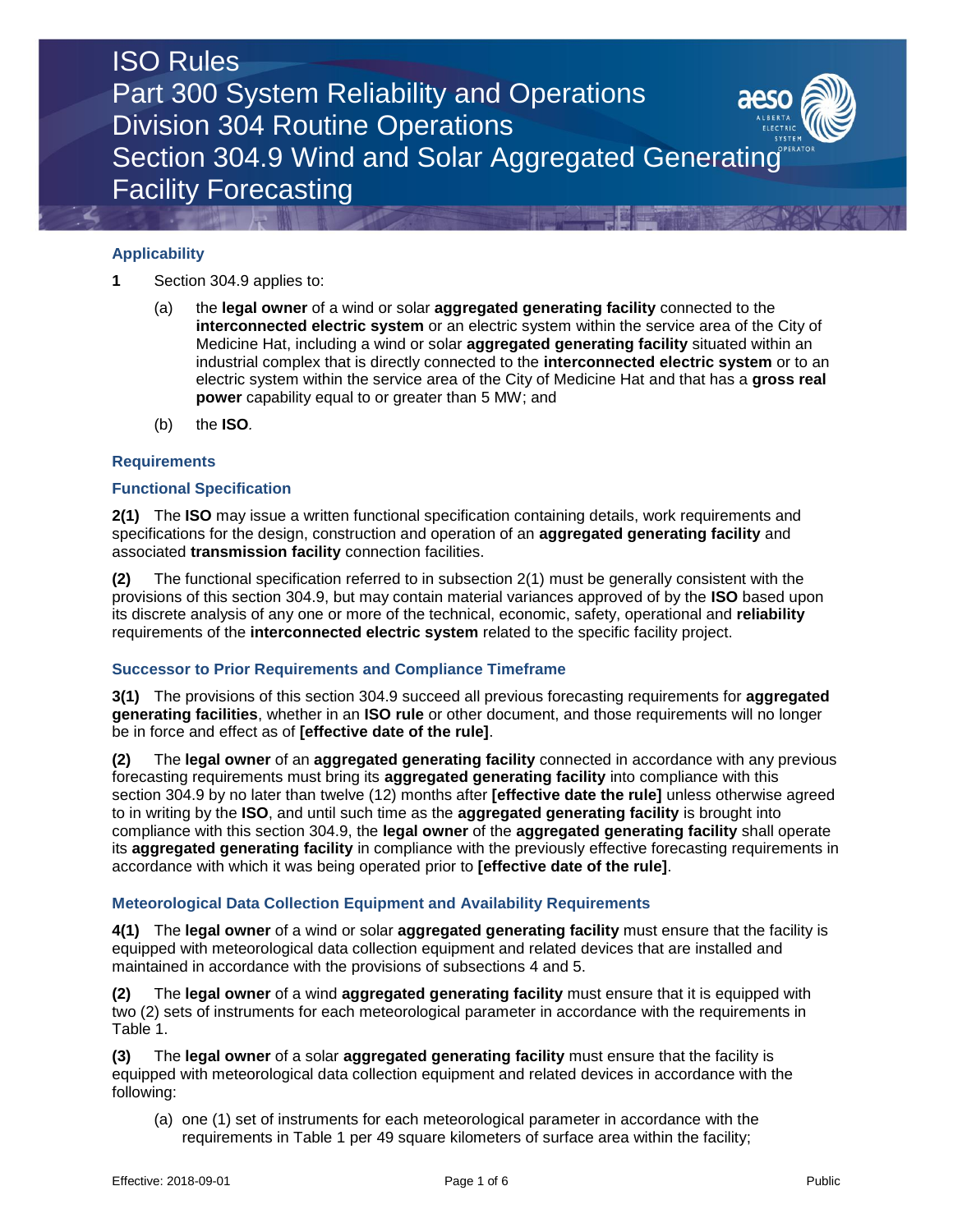

- (b) each set of instruments, if required by subsection 4(3)(a), must be less than 8 kilometers apart; and
- (c) measurements must be taken at not less than 2 meters and not greater than 10 meters above ground.

**(4)** The **legal owner** of a wind or solar **aggregated generating facility** must ensure that the meteorological data collection equipment and related devices described in subsections 4(2) and 4(3) take measurements of instantaneous values at interval of 15 **seconds** or less.

**(5)** The **legal owner** of a wind or solar **aggregated generating facility** must measure, collect and submit to the **ISO** the meteorological data in Table 1.

**(6)** The **legal owner** of a wind or solar **aggregated generating facility** must determine, at 30 minute intervals, and submit to the **ISO**, the **gross real power capability** with a precision to the nearest 2.0 MW.

**(7)** The **legal owner** of a wind or solar **aggregated generating facility** must determine and submit to the **ISO**, the following data:

- (a) any real power limits in megawatts (MW), with a precision for instantaneous measurements to the nearest 0.1 MW; and
- (b) actual net to grid real power production in megawatts (MW), with a precision for instantaneous measurements to the nearest 0.1 MW.

#### **Data Transfer Technical Specification**

**5(1)** The **legal owner** of a wind or solar **aggregated generating facility** must submit to the **ISO** the data specified in subsection 4(5) using one **minute** average data.

**(2)** The **legal owner** of a wind or solar **aggregated generating facility** must submit to the **ISO** the data specified in subsection 4 in the method and format the **ISO** specifies.

**(3)** The **legal owner** of a wind or solar **aggregated generating facility** must ensure that its meteorological data collection equipment and related devices including its data transfer equipment is designed and maintained with an availability of 98.0% in accordance with Table 1 and a mean time to repair of forty-eight (48) hours or less.

**(4)** The **legal owner** of a wind or solar **aggregated generating facilities** must keep seven (7) **days** of back up data for any data that has been submitted in accordance with this subsection 5 and must provide it to the **ISO** upon request within thirty (30) **days**.

#### **Notification of Unavailability, Suspected Failure or Data Error**

**6(1)** The **legal owner** of a wind or solar **aggregated generating facility** must, if any component in the meteorological data collection equipment and related devices including data transfer equipment becomes unavailable due to an unplanned event, is suspected to have failed, or to be providing erroneous data, notify the **ISO** as soon as practicable, in writing, after identifying the unavailability, suspected failure or data error.

**(2)** The **legal owner** of a wind or solar **aggregated generating facility** must provide the **ISO** as soon as practicable, in writing:

(a) a description of the cause of any unavailability, suspected failure or data error reported pursuant to subsection 6(1);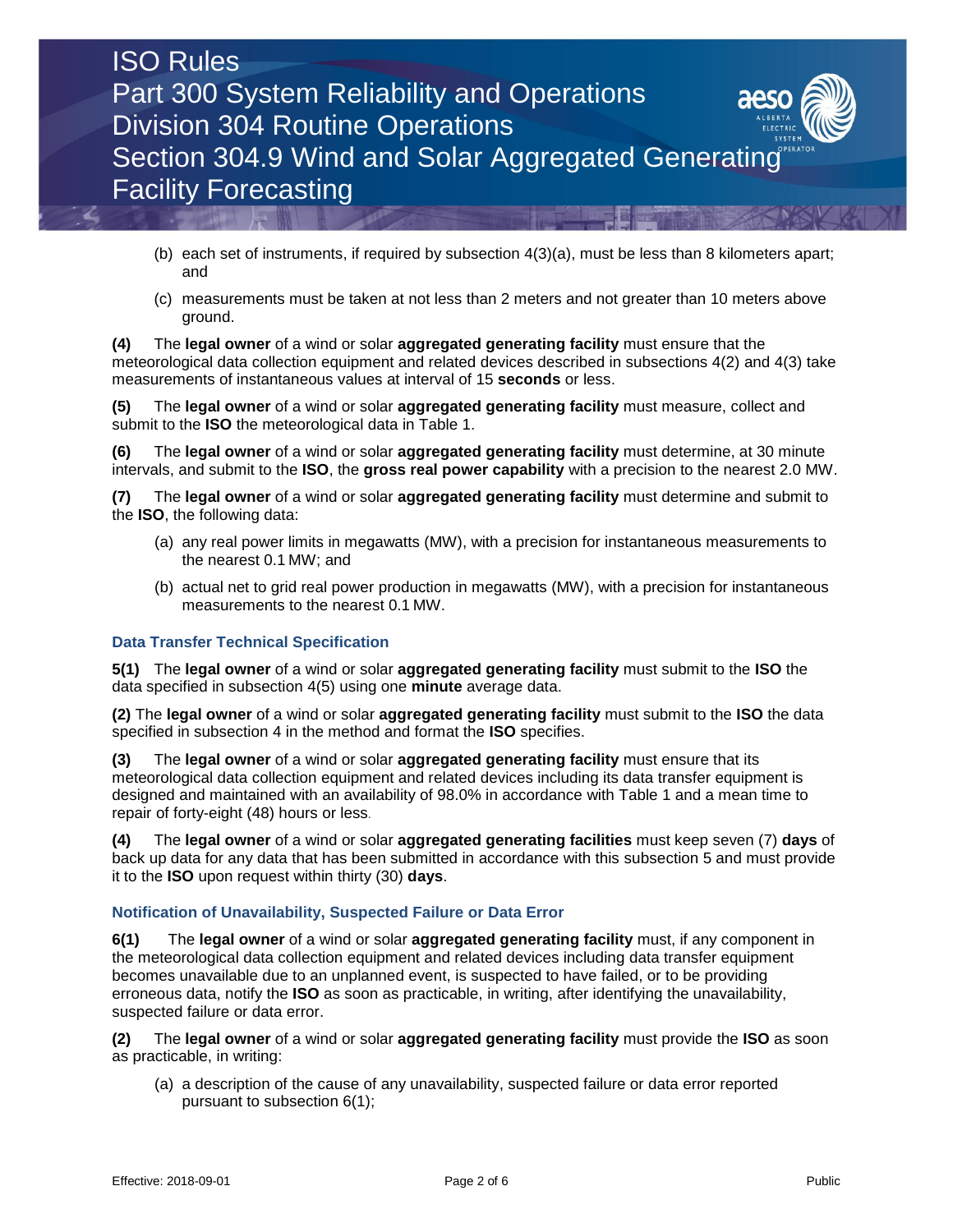

- (b) in the event of an equipment failure, a plan acceptable to the **ISO** to repair the failed equipment, including testing; and
- (c) in the event of an equipment failure, the expected date when the equipment will be repaired and the required measurements will be restored.

**(3)** The **legal owner** of a wind or solar **aggregated generating facility** must, if an equipment failure described in subsection 6(2) is not repaired and required measurements are not restored by the expected date, notify the **ISO** as soon as practicable, in writing, of the revised date and the reason the component in the equipment was not repaired by the expected date.

**(4)** The **legal owner** of a wind or solar **aggregated generating facility** must notify the **ISO** as soon as practicable in writing after an equipment failure described in subsection 6(2) is repaired and the required measurements are restored.

#### **Exceptions**

**7** Notwithstanding subsections 4 and 5, the **legal owner** of a wind or solar **aggregated generating facility** is not required to comply with the requirements of this section 304.9 relating to meteorological data collection equipment and related devices including data transfer equipment when:

- (a) such equipment is being repaired or replaced in accordance with a plan acceptable to the **ISO** under subsection 6; and
- (b) the **legal owner** is using reasonable efforts to complete such repair or replacement in accordance with that plan.

#### **Pre-Commissioning Facility Data and Records Requirements**

**8(1)** The **legal owner** of a wind **aggregated generating facility** must provide to the **ISO** the pre-**commissioning** data and records referred to in this subsection 8 in a method and format the **ISO** specifies.

**(2)** The **legal owner** of a solar **aggregated generating facility** must provide to the **ISO,** in a method and format the **ISO** specifies, either:

- (a) the pre-**commissioning** data and records referred to in this subsection 8; or
- (b) an industry standard model that is approved by the **ISO**.

**(3)** Subject to the provisions of this subsection 8, the **legal owner** of a wind or solar **aggregated generating facility** must retain and provide within sixty (60) **days** of the **ISO**'s written request the following averaged meteorological data and records at ten (10) minute intervals or less, covering the two (2) calendar years prior to the **commissioning** of the wind or solar **aggregated generating facility**:

- (a) details on the height of the measurements;
- (b) wind speed;
- (c) wind direction;
- (d) temperature;
- (e) barometric pressure; and
- (f) for solar **aggregated generating facilities** only, global horizontal irradiance.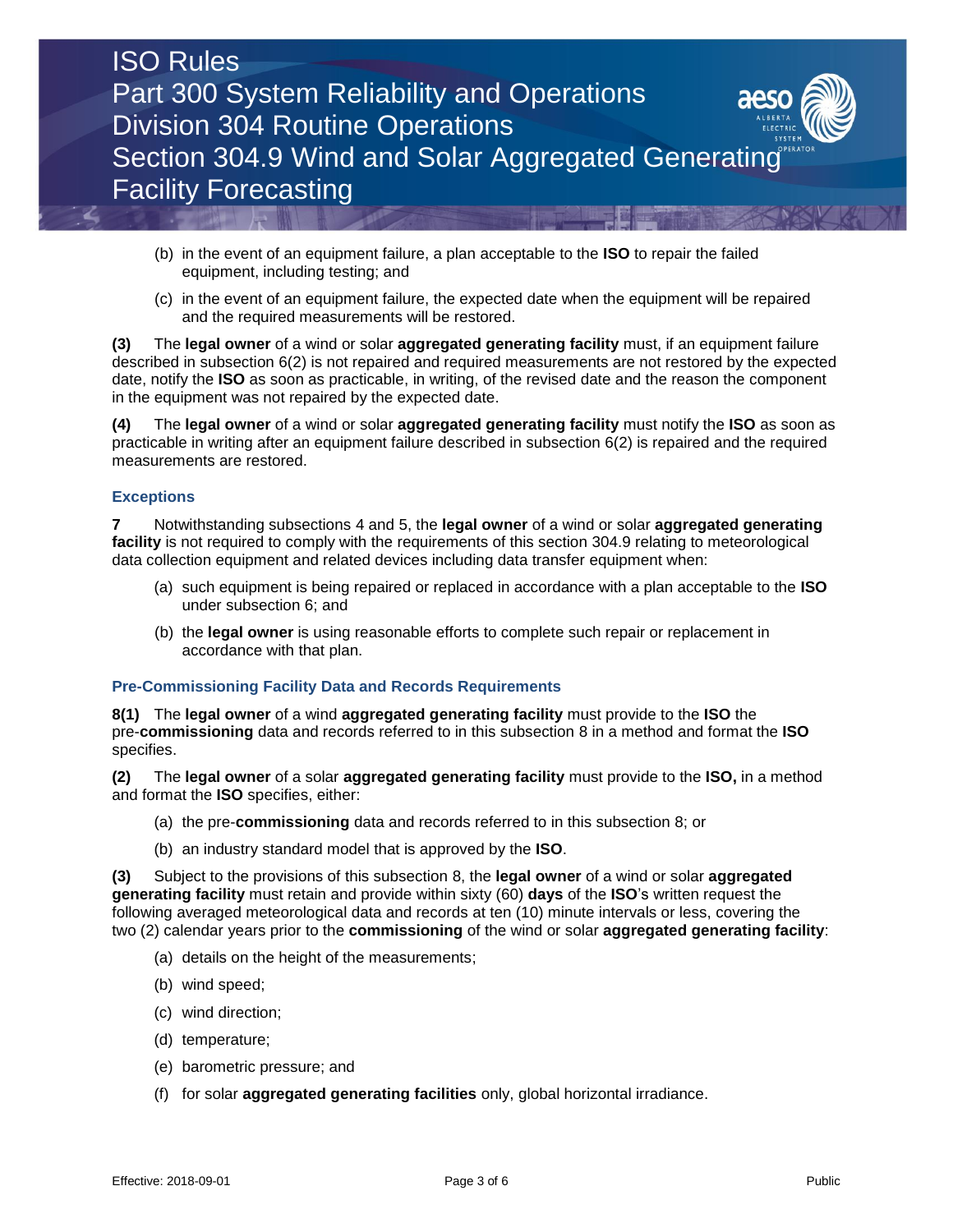# ISO Rules Part 300 System Reliability and Operations Division 304 Routine Operations Section 304.9 Wind and Solar Aggregated Generating Facility Forecasting

**(4)** The **legal owner** of a wind **aggregated generating facility** must, in response to a request by the **ISO** under subsection 8(3), provide the following facility data:

- (a) meteorological tower data collection height in meters (m), with a precision for instantaneous measurements to the nearest 1 m;
- (b) turbine model name;
- (c) turbine model capacity in megawatts (MW), with a precision to the nearest 0.1 MW;
- (d) turbine wind speed cut-in in meters per second (m/s), with a precision to the nearest 0.1 m/s;
- (e) turbine wind speed cut-out in meters per second (m/s), with a precision to the nearest 0.1 m/s;
- (f) turbine temperature cut-out lower in degrees Celsius (◦C), with a precision for instantaneous measurements to the nearest 1 °C and an indicator is required to confirm that the numbers are ambient temperature within the rotor or air temperature;
- (g) turbine temperature cut-out upper in degrees Celsius (◦C), with a precision for instantaneous measurements to the nearest 1 °C and an indicator is required to confirm that the numbers are ambient temperature within the rotor or air temperature;
- (h) site latitude and longitude in degrees; and
- (i) turbine power curves.

**(5)** The **legal owner** of a solar **aggregated generating facility** must in response to a request by the **ISO** under subsection 8(3), provide the following solar array data and records, including:

- (a) site latitude and longitude in degrees;
- (b) direct current (DC) **real power** rating;
- (c) alternating current (AC) **real power** rating;
- (d) inverter manufacturer and model;
- (e) mounting height from ground in meters (m);
- (f) tilt angle or range of tilt angles to horizontal plane in degrees;
- (g) azimuth angle in degrees;
- (h) alternating current (AC) **real power** capacity per **solar array** in megawatts (MW);
- (i) mounting type, tracking (fixed, single or dual axis); and
- (j) module type (crystalline, thin-film etc.).

#### **Revision History**

| Date          | <b>Description</b> |
|---------------|--------------------|
| $ 2018-09-01$ | Initial release.   |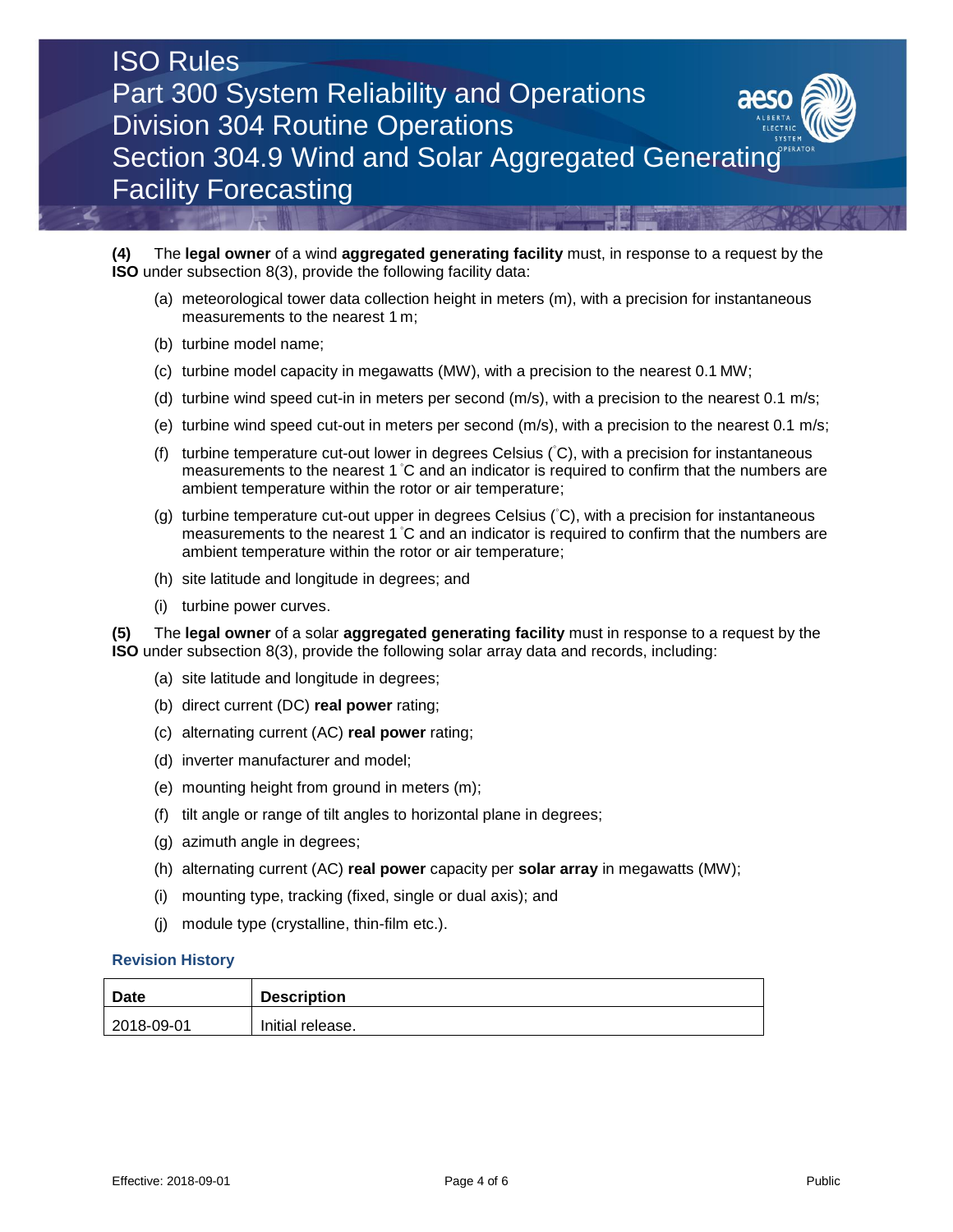## ISO Rules Part 300 System Reliability and Operations aeso Division 304 Routine Operations Section 304.9 Wind and Solar Aggregated Generating Facility Forecasting

| Table 1                                                                        |
|--------------------------------------------------------------------------------|
| Wind and Solar Aggregated Generating Facility Meteorological Data Requirements |

| Wind Aggregated Generating Facility Meteorological Data Requirements |                                                                       |                       |                          |                                                                                  |                             |                                             |  |  |  |
|----------------------------------------------------------------------|-----------------------------------------------------------------------|-----------------------|--------------------------|----------------------------------------------------------------------------------|-----------------------------|---------------------------------------------|--|--|--|
| <b>Measurement</b>                                                   | <b>Units</b>                                                          | <b>Precision</b>      | Range                    | <b>Accuracy</b>                                                                  | <b>Height of Instrument</b> |                                             |  |  |  |
| <b>Type</b>                                                          |                                                                       |                       |                          |                                                                                  | Set-1                       | Set-2                                       |  |  |  |
| <b>Wind Speed</b>                                                    | Meters/Second<br>(m/s)                                                | $0.1$ m/s             | 0 to 50                  | ±1m/s                                                                            | At Hub Height               | At 35 Meters                                |  |  |  |
| <b>Wind Direction</b>                                                | Degrees from<br><b>True North</b>                                     | $\overline{1}$ degree | 0 <sub>to</sub><br>360   | $±5^{\circ}$                                                                     | At Hub Height               | At 35 Meters                                |  |  |  |
| <b>Barometric</b><br>Pressure                                        | <b>HectoPascals</b><br>(HPa)                                          | 1 <sub>hPa</sub>      | 800 to<br>1000           | $±1.0$ hPa at<br>$-20$ to $50^{\circ}$ C;<br>and $±1.5$<br>hPa at<br>below -20°C | At Convenient<br>location   | At Convenient<br>location                   |  |  |  |
| Ambient<br>Temperature                                               | Degree Celsius<br>$(^{\circ}C)$                                       | $0.1^\circ C$         | $-50$ to<br>$+50$        | $±0.2$ °C                                                                        | At Hub Height               | At 35 Meters                                |  |  |  |
| Dewpoint                                                             | Degrees Celsius<br>$(^{\circ}C)$                                      | $0.1^\circ C$         | $-50$ to<br>$+50$        | $±0.2$ °C                                                                        | At Convenient<br>location   | At Convenient<br>location                   |  |  |  |
| Relative<br>Humidity                                                 | Percentage $(\frac{1}{6})$                                            | 1.00%                 | 0 <sub>to</sub><br>100 % | ±2%                                                                              | At Convenient<br>location   | At Convenient<br>location                   |  |  |  |
| Ice-up<br>Parameter<br>Measured with<br>an Icing Sensor              | Scale 0.0 to 1.0                                                      | 0.1                   | $0$ to 1                 | n/a                                                                              | At Convenient<br>location   | At Convenient<br>location                   |  |  |  |
| Precipitation                                                        | Millimeters/minute<br>(mm/min)                                        | 0.1                   | 0 to 11                  | 2% up to<br>0.417<br>mm/mon<br>3% over<br>0.417<br>mm/min                        | At Convenient<br>location   | At Convenient<br>location                   |  |  |  |
|                                                                      | Solar Aggregated Generating Facility Meteorological Data Requirements |                       |                          |                                                                                  |                             |                                             |  |  |  |
| <b>Measurement</b>                                                   | <b>Units</b>                                                          | <b>Precision</b>      | Range                    | <b>Accuracy</b>                                                                  | <b>Height of Instrument</b> |                                             |  |  |  |
| <b>Type</b>                                                          |                                                                       |                       |                          |                                                                                  | Set-1 per<br>49 $km2$       | Set-2 for<br>each<br>subsequent<br>49 $km2$ |  |  |  |
| Wind Speed                                                           | Meters/Second<br>(m/s)                                                | $0.1$ m/s             | 0 to 50                  | ±1m/s                                                                            | Between 2-10<br>meters      | Between 2-10<br>meters                      |  |  |  |
| <b>Wind Direction</b>                                                | Degrees from<br><b>True North</b>                                     | 1 degree              | 0 <sub>to</sub><br>360   | ±5°                                                                              | Between 2-10<br>meters      | Between 2-10<br>meters                      |  |  |  |
| Barometric<br>Pressure                                               | <b>HectoPascals</b><br>(HPa)                                          | 1 <sub>hPa</sub>      | 800 to<br>1000           | $±1.0$ hPa<br>at $-20$ to<br>50°C; and<br>$±1.5$ hPa at<br>below -20°C           | Between 2-10<br>meters      | Between 2-10<br>meters                      |  |  |  |
| Ambient<br>Temperature                                               | Degree Celsius<br>$(^{\circ}C)$                                       | $0.1^\circ C$         | $-50$ to<br>$+50$        | $±0.2$ °C                                                                        | Between 2-10<br>meters      | Between 2-10<br>meters                      |  |  |  |